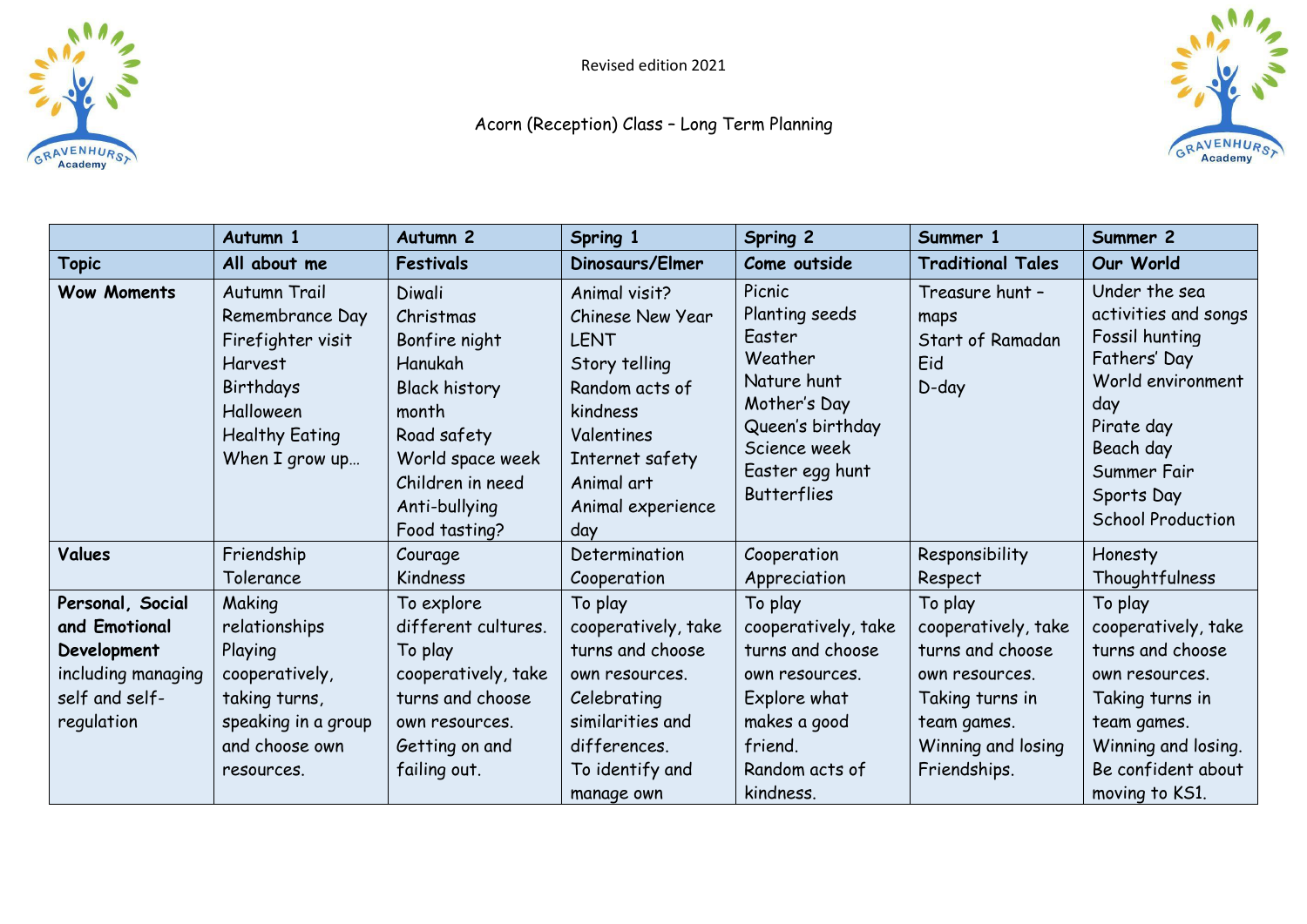|             | To understand        | How to deal with   | feelings socially                                                                                                          | Looking after the  | Show resilience and |                      |
|-------------|----------------------|--------------------|----------------------------------------------------------------------------------------------------------------------------|--------------------|---------------------|----------------------|
|             | class rules and      | emotions.          | and emotionally.                                                                                                           | planet and others  | perseverance when   |                      |
|             | routines.            | Building self-     | Encourage                                                                                                                  | e.g. pets.         | challenged.         |                      |
|             | To explore being     | confidence.        | thoughts of own                                                                                                            | Explore different  | To tidy up after    |                      |
|             | valuable individuals | <b>Building</b>    | feelings and others                                                                                                        | strategies to      | themselves.         |                      |
|             | and their dreams     | relationships.     | feelings.                                                                                                                  | manage strong      |                     |                      |
|             | and goals.           | To tidy up after   | To tidy up after                                                                                                           | emotions.          |                     |                      |
|             | To begin tidying up  | themselves.        | themselves.                                                                                                                | To tidy up after   |                     |                      |
|             | after themselves.    |                    |                                                                                                                            | themselves.        |                     |                      |
| Physical    |                      |                    | To develop fine and gross motor skills through control and movement of small and large objects. To develop an awareness of |                    |                     |                      |
| Development |                      |                    | space and movement with control and coordination. To keep healthy through diet and exercise.                               |                    |                     |                      |
| Fine Motor: | Treading, cutting,   | Treading, cutting, | Treading, cutting,                                                                                                         | Treading, cutting, | Treading, cutting,  | Treading, cutting,   |
|             | weaving,             | weaving,           | weaving,                                                                                                                   | weaving,           | weaving,            | weaving,             |
|             | playdough and        | playdough and      | playdough and                                                                                                              | playdough and      | playdough and       | playdough and        |
|             | fine motor           | fine motor         | fine motor                                                                                                                 | fine motor         | fine motor          | fine motor           |
|             | activities.          | activities.        | activities.                                                                                                                | activities.        | activities.         | activities.          |
|             | Manipulate           | Develop muscle to  | Begin to form                                                                                                              | Hold pencil        | Develop pencil grip | Copy a square        |
|             | objects with fine    | put pencil         | letter correctly.                                                                                                          | effectively with   | and letter          | Begin to draw        |
|             | motor skills         | pressure on paper. | Handle tools,                                                                                                              | comfortable grip.  | formation           | diagonal lines, like |
|             | Draw lines and       | Use tools to       | objects,                                                                                                                   | Form recognisable  | continually         | a triangle           |
|             | circles using gross  | effect changes to  | construction and                                                                                                           | letters with most  | Use one hand        | Start to colour      |
|             | motor movements      | materials          | malleable                                                                                                                  | formed correctly   | consistently for    | inside the lines of  |
|             | Hold pencil/paint    | Show preference    | materials with                                                                                                             |                    | fine motor tasks    | a picture            |
|             | brush beyond         | for dominant hand  | increasing control                                                                                                         |                    | Cut along a         | Start to draw        |
|             | whole hand grasp     | Guide them to      | Encourage                                                                                                                  |                    | straight line with  | pictures that are    |
|             | Pencil grip          | draw, write and    | children to draw                                                                                                           |                    | scissors and        | recognisable         |
|             |                      | copy. Teach and    | freely                                                                                                                     |                    | shaped lines.       | Build things with    |
|             |                      | model correct      | Manipulate small                                                                                                           |                    |                     | smaller linking      |
|             |                      | letter formation.  | items.                                                                                                                     |                    |                     | blocks e.g. Lego.    |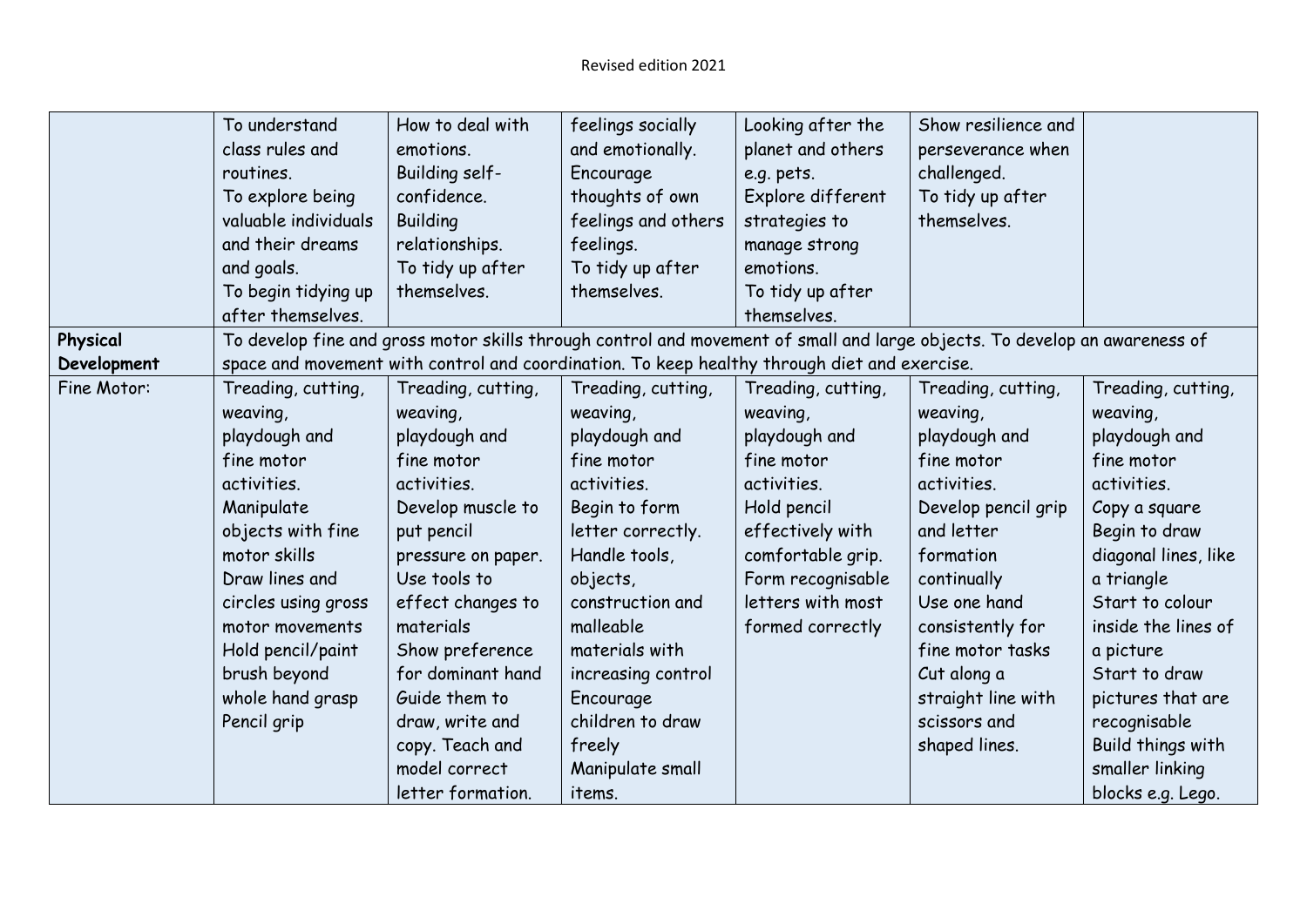| Gross Motor:  | Cooperation         | Ball skills throwing | Ball skills - aiming, | Balance - moving     | Obstacle           | Races and team     |
|---------------|---------------------|----------------------|-----------------------|----------------------|--------------------|--------------------|
|               | games e.g.          | and catching         | pushing, throwing     | with confidence      | activities         | games              |
|               | parachute.          | <b>Skipping</b>      | and catching          | Dance activities     | Moving under,      | Dance activities   |
|               | Climbing on         | Dance related        | Resources to          | Provide activities   | over, through and  | Less confident     |
|               | outdoor             | activities           | support children      | for children to      | around equipment   | children able to   |
|               | equipment           | Balance              | with a broad range    | spin, rock, tilt,    | Encourage          | observe and listen |
|               | Different ways of   | <b>Bikes</b>         | of abilities          | fall, slide and      | children to be     | without pressure   |
|               | moving              | Prams                | Dance/moving to       | bounce               | highly active      | to join in         |
|               | Changing for PE     | Wheelbarrows         | music/gymnastics      | Use picture books    | throughout the     | Gymnastics and     |
|               | Personal Hygiene    | Changing for PE      | /balance.             | to explain a healthy | day                | balance            |
|               | including           | Personal Hygiene     |                       | lifestyle.           | Opportunities for  |                    |
|               | handwashing and     | including            |                       |                      | different          |                    |
|               | toileting.          | handwashing and      |                       |                      | movements          |                    |
|               |                     | toileting.           |                       |                      | Dance and          |                    |
|               |                     |                      |                       |                      | movement           |                    |
| Communication | Daily Story Time:   | Daily Story Time:    | Daily Story Time:     | Daily Story Time:    | Daily Story Time:  | Daily Story Time:  |
| and Language  | 'Welcome to EYFS'   | 'Tell me a story'.   | 'Tell me why'.        | 'Talk it through'    | 'What happened?'   | 'Time to share'    |
|               | Listen to stories   | Listen to stories    | Listen to stories     | Listen to stories    | Listen to stories  | Listen to stories  |
|               | and accurately      | and accurately       | and accurately        | and accurately       | and accurately     | and accurately     |
|               | participate in      | participate in       | participate in        | participate in       | participate in     | participate in     |
|               | discussion. Respond | discussion. Respond  | discussion.           | discussion.          | discussion.        | discussion.        |
|               | to what they hear   | to what they hear    | Ask how and why       | Describe events      | To ask questions - | Sharing what       |
|               | with comments,      | with comments,       | questions.            | and their order.     | how and why.       | happened over      |
|               | questions or        | questions or         | Ask questions to      | Understand why       | To show            | their weekend.     |
|               | actions.            | actions.             | see what they have    | listening is         | understanding of   | To read books to   |
|               | Respond             | Respond              | understood.           | important.           | the story using    | extend knowledge   |
|               | appropriately when  | appropriately when   | Retell a story.       | Talk about objects   | learnt vocabulary. | of the current     |
|               | engaged in another  | engaged in another   | Describe events       | or items in a story  | To re-read stories | topic.             |
|               | activity.           | activity.            | with some detail.     | - about what they    | and share those    |                    |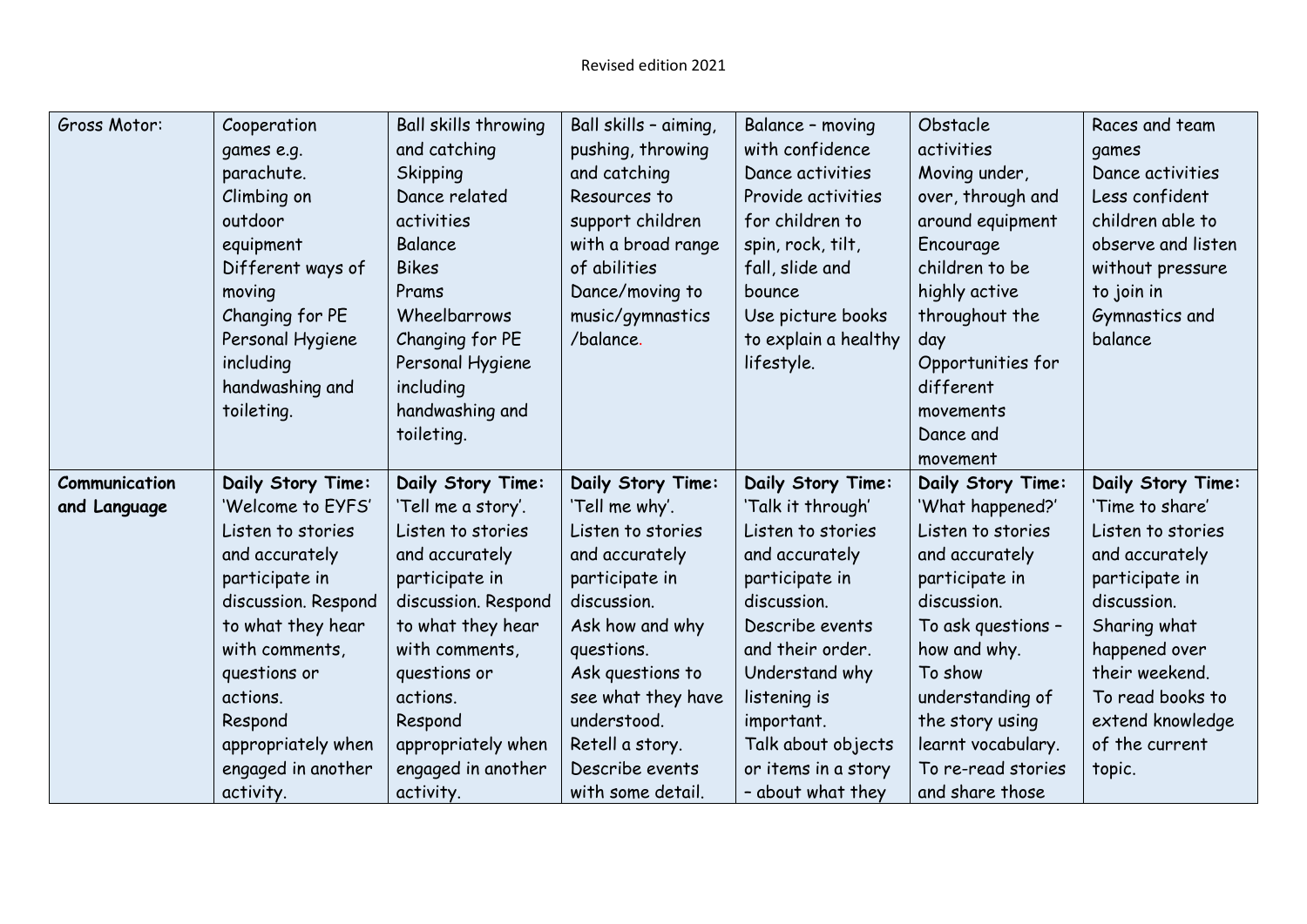|                    | Follow instructions. | Talk in full         | Learn Rhymes,    | can see, where can    | that have been           | To emphasise        |
|--------------------|----------------------|----------------------|------------------|-----------------------|--------------------------|---------------------|
|                    | Talk about           | sentences.           | poems and songs. | they find it etc.     | read at home.            | conjunctions, tense |
|                    | experiences that     | Follow instructions. | Show and Tell    | To keep a sustained   | <b>Extend Vocabulary</b> | and vocabulary      |
|                    | are familiar to      | Retelling stories.   | Take Ted home    | focus when            | Use phonics to           | used.               |
|                    | them.                | Understand how to    |                  | listening to a story. | spell                    | Use phonics to      |
|                    | Talk through daily   | listen carefully.    |                  | Show and Tell         | Show and Tell.           | spell               |
|                    | routines and model   | Choose books that    |                  | Take Ted home         | Take Ted home            | Show and Tell.      |
|                    | talk routines e.g.   | will develop their   |                  |                       |                          | Take Ted home       |
|                    | Good Morning.        | vocabulary.          |                  |                       |                          |                     |
|                    | Show and Tell.       | Show and Tell        |                  |                       |                          |                     |
|                    |                      | Take Ted home        |                  |                       |                          |                     |
| Literacy including | Whole class          | Use phonic           | Respond to       | <b>Stories</b>        | Find information         | Find information    |
| comprehension,     | shared reading       | knowledge to         | stories, Imagine | Using non-            | Know sequence of         | Sequence stories    |
| work reading and   | /writing Imagine     | decode regular       | and recreate     | fiction books         | stories                  | Explore             |
| writing            | and recreate         | words and read       | roles.           | Read and              | Know characters          | characters in       |
|                    | roles.               | them aloud. Also     | Sequence stories | understand            | in stories               | stories             |
|                    | Retell stories       | read some            | writing          | simple sentences.     | Handwriting              | Read and            |
|                    | Enjoy                | common irregular     | words/phrases    | Begin to use          | Read and                 | understand          |
|                    | using                | words.               | Use phonic       | sentences             | understand               | simple sentences    |
|                    | language             | Demonstrate          | knowledge to     | Continue to           | simple sentences         | Use phonics to      |
|                    | Listen               | understanding of     | decode regular   | sequence stories      | Use phonics to           | decode              |
|                    | attentively Link     | what they have       | words and read   | writing               | decode                   | Demonstrate         |
|                    | sounds to letters    | read using           | them aloud. Also | words/phrases         | Demonstrate              | understanding       |
|                    | Write for            | pictures and         | read some        | Use phonic            | understanding            | when talking        |
|                    | a purpose            | words.               | common irregular | knowledge to          | when talking             | about what they     |
|                    | Form letters         | Use phonic           | words.           | decode regular        | about what they          | have read           |
|                    | with care            | knowledge to         | Demonstrate      | words and read        | have read                | Write sentences     |
|                    |                      | write words          | understanding of | them aloud. Also      | Write sentences          | Spell words         |
|                    |                      | and/or sentences.    | what they have   | read some             | Spell words              |                     |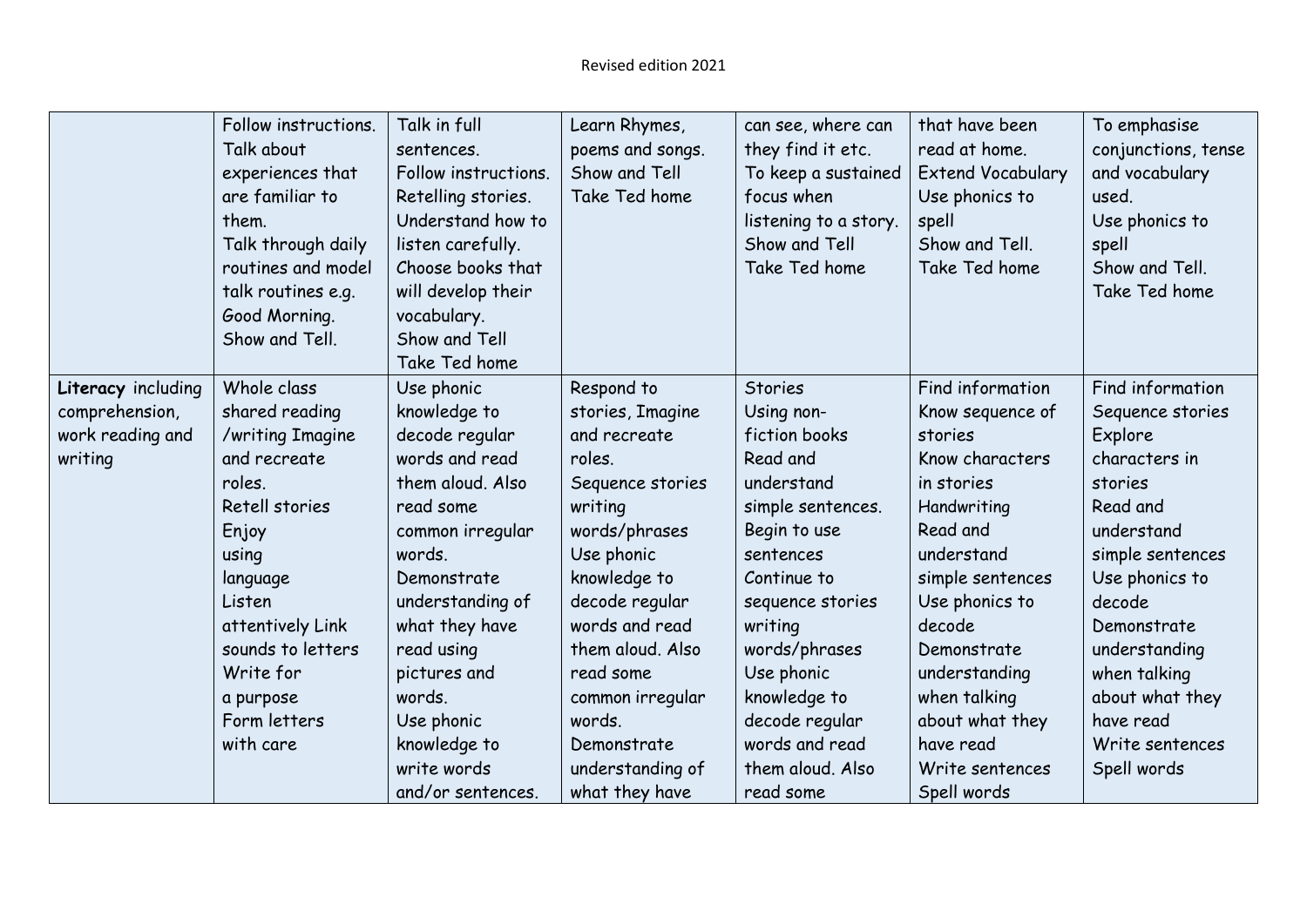|                    | Names, labels,       | Imagine and        | read using         | common irregular   |                   |                    |
|--------------------|----------------------|--------------------|--------------------|--------------------|-------------------|--------------------|
|                    | captions             | recreate roles.    | pictures and       | words.             |                   |                    |
|                    | Initial/final sounds | Introduce word     | words.             | Demonstrate        |                   |                    |
|                    |                      | work (whole group) | Use phonic         | understanding of   |                   |                    |
|                    |                      |                    | knowledge to       | what they have     |                   |                    |
|                    |                      |                    | write words        | read using         |                   |                    |
|                    |                      |                    | and/or sentences.  | pictures           |                   |                    |
|                    |                      |                    | Imagine and        | and words.         |                   |                    |
|                    |                      |                    | recreate roles.    | Use phonic         |                   |                    |
|                    |                      |                    | Word work          | knowledge to write |                   |                    |
|                    |                      |                    |                    | words and/or       |                   |                    |
|                    |                      |                    |                    | sentences.         |                   |                    |
|                    |                      |                    |                    | Imagine and        |                   |                    |
|                    |                      |                    |                    | recreate roles.    |                   |                    |
| <b>Mathematics</b> | Counting and         | 2D shapes and      | Counting and       | Numbers: Addition  | Numbers: Counting | Doubling and       |
|                    | recognising          | patterns           | recognising        | and subtraction.   | and recognition.  | Halving.           |
|                    | numbers.             | Numbers: Addition  | numbers.           | 3D shape and       | Addition and      | Preparing for Year |
|                    | 2D shapes and        | and subtraction.   | Measures: Size,    | Position.          | subtraction.      | 1.                 |
|                    | patterns.            |                    | capacity and       |                    |                   |                    |
|                    |                      |                    | weight.            |                    |                   |                    |
| Understanding      | Develop              | Know about         | Materials,         | The World:         | The World;        | The World;         |
| the World          | awareness of         | own and others     | sorting and        | Life, living       | Life, living      | Life, living       |
|                    | families and the     | cultures           | changing           | things and         | things            | things and         |
|                    | local area.          | Explore light &    | Computing and ICT  | ourselves          | Computing & ICT   | ourselves          |
|                    | Navigating around    | dark               | Placing events in  | Learn about        | <b>Introduce</b>  | Computing &        |
|                    | the classroom and    | What have the      | order.             | different          | fictional         | <b>ICT</b>         |
|                    | outdoor area.        | children done      | Comparing animals' | environments       | characters and    | Recycling and      |
|                    | Talk about           | with their         | habitats and how   | Observe and        | creatures and     | taking care of     |
|                    | different            | families over      | to take care of    | talk about         | differentiate     | the world.         |